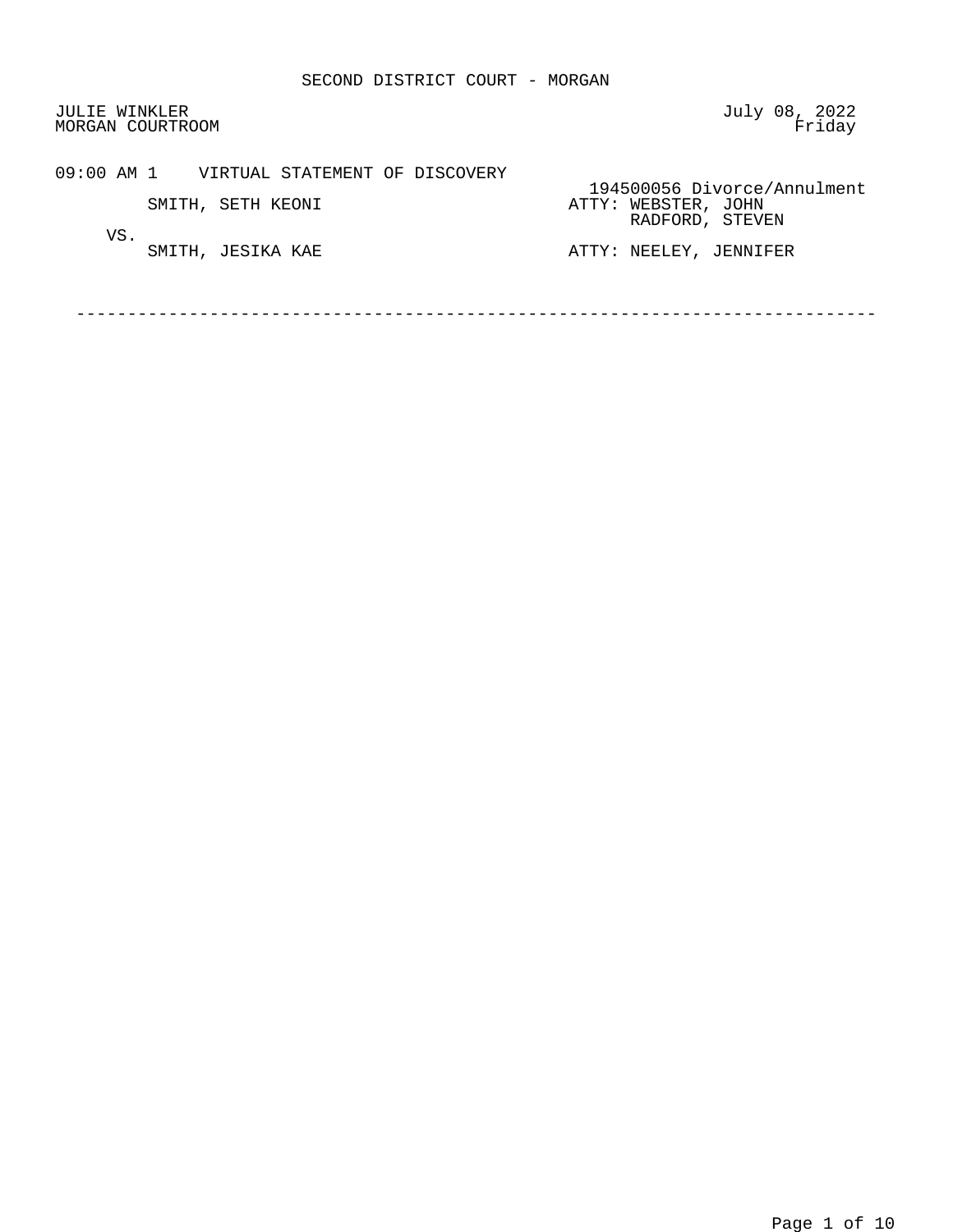JULIE WINKLER (JULIE WINKLER ) when the state of the state of the state of the state of the state of the state o<br>Monday (Monday ) when the state of the state of the state of the state of the state of the state of the state MORGAN COURTROOM 02:00 PM 1 PROTECTIVE ORDER External of the USA of the MOOLLEY, KRISTINA WOOLLEY, KRISTINA SCHULTZ, LAUREN ATTY: SCHULTZ, LAUREN VS. WOOLLEY, MATTHEW ATTY: SPEVAK, COBIE FONTENOT, WILLIAM ------------------------------------------------------------------------------ 02:30 PM 2 REVIEW HEARING 194500014 Custody and Support ATTY: BRADLEY, JOHN ROCHE, KYLE VS. WOOLSEY, CHRISTOPHER TODD **ATTY:** WOOLSEY, JAMIE LEE

------------------------------------------------------------------------------

Page 2 of 10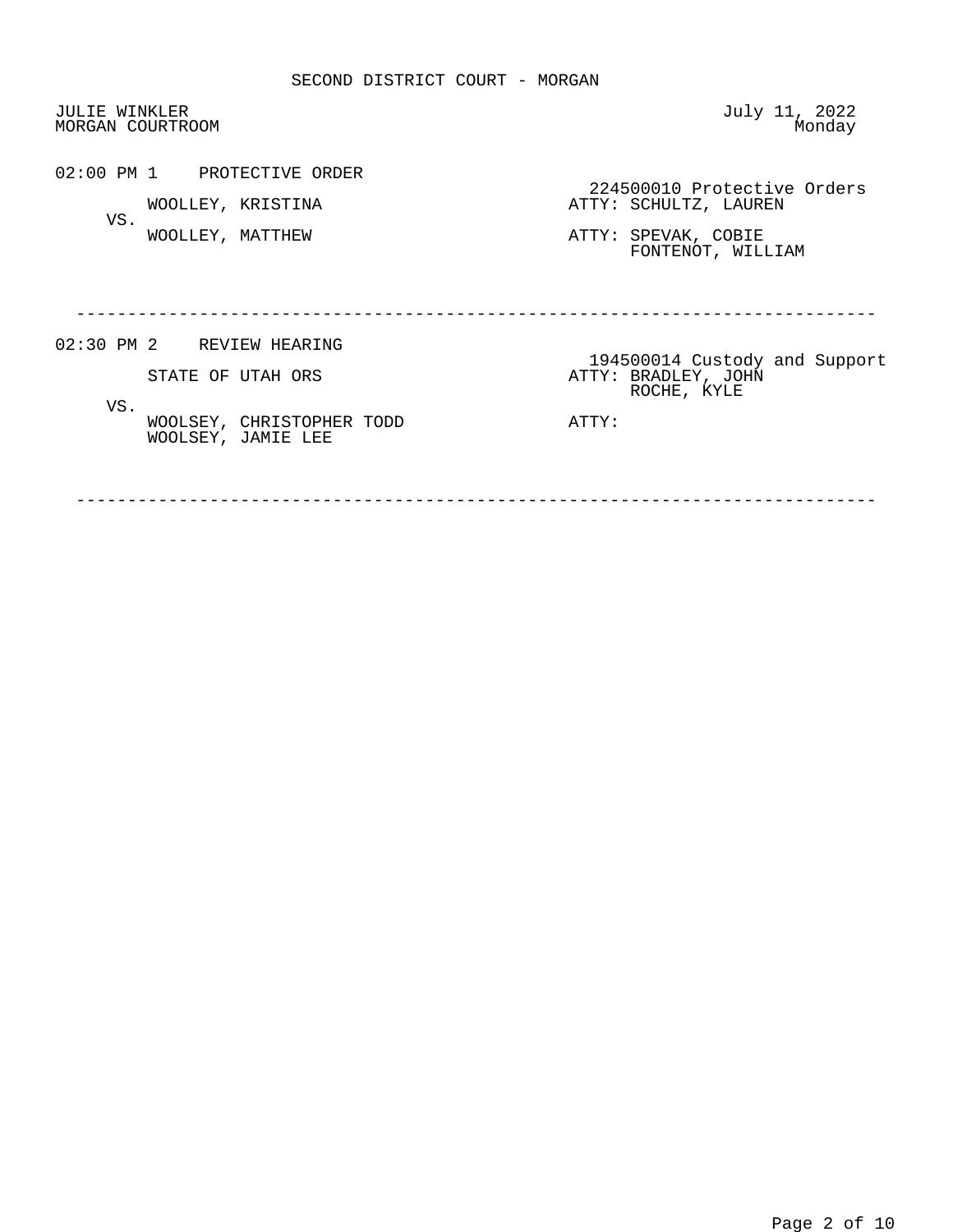NOEL S HYDE July 13, 2022 MORGAN COURTROOM 08:45 AM 1 TEL SCHEDULING CONFERENCE 228500001 Small Claim<br>ATTY: WILKINSON, MARK VS.<br>GARDNER, RULON ATTY: KENNEDY, LAURA ------------------------------------------------------------------------------ 09:00 AM 2 INITIAL APPEARANCE STATE OF UTAH STATE OF UTAH STATE OF UTAH ATTY: SMITH, GARRETT VS. ANDERSON, KARSON SHAYNE **ATTY: JARDINE, JOSEPH**  OTN: 63024616 DOB: 04/13/2001 F3 - FAILURE TO RESPOND TO OFFICERS SIGNAL TO  $-05/21/22$ <br>- 05/21/22 MB - RECKLESS DRIVING MC - USING PLATES REGISTERED TO ANOTHER VEHICLE - 05/21/22 MC - OPERATING VEHICLE WITHOUT INSURANCE - 05/21/22  $IN - RIGHT OF$   $NAY - STOP OR YIELD SIGN - 05/21/22$ IN - SPEEDING - 70/25<br>IN - FAIL TO USE WARNING SIGNALS - 05/21/22 IN - FAIL TO USE WARNING SIGNALS SHERIFF #: LEA #: 22M2068 ------------------------------------------------------------------------------ 3 REVIEW HEARING S15 201500015 State Felony ATTY: SMITH, GARRETT VS. BRYAN, KENZON DONALD ATTY: CONDIE, SHAWN PUBLIC DEFENDER, STATE OTN: 59866970 DOB: 06/26/1967 F3 - POSSESSION OR USE OF A CONTROLLED  $-05/31/20$ SHERIFF #: LEA #: 20MC2674 PROSECUTING AGENCY NUMBER: 20102394 ------------------------------------------------------------------------------ 4 IN PERSON DEC TO PRELIM STATE OF UTAH STATE OF UTAH STATE OF UTAH ATTY: SMITH, GARRETT VS.<br>HERNANDEZ, RODOLFO HERNANDEZ, RODOLFO ATTY: GALLEGOS, RICHARD DOB: 02/20/1978 MA - DRIVING UNDER THE INFLUENCE OF ALCOHOL/DRUGS - 06/20/21 MA - DRIVING UNDER THE INFLUENCE OF  $ALCOHOL/DRUGS$   $-06/20/21$ MC - OPEN CONTAINER IN VEHICLE ON HIGHWAY - 06/20/21 CITATION #: D13445004 SHERIFF #: LEA #: 21MC2344 PROSECUTING AGENCY NUMBER: 21102763 > NO OTN NUMBER < ------------------------------------------------------------------------------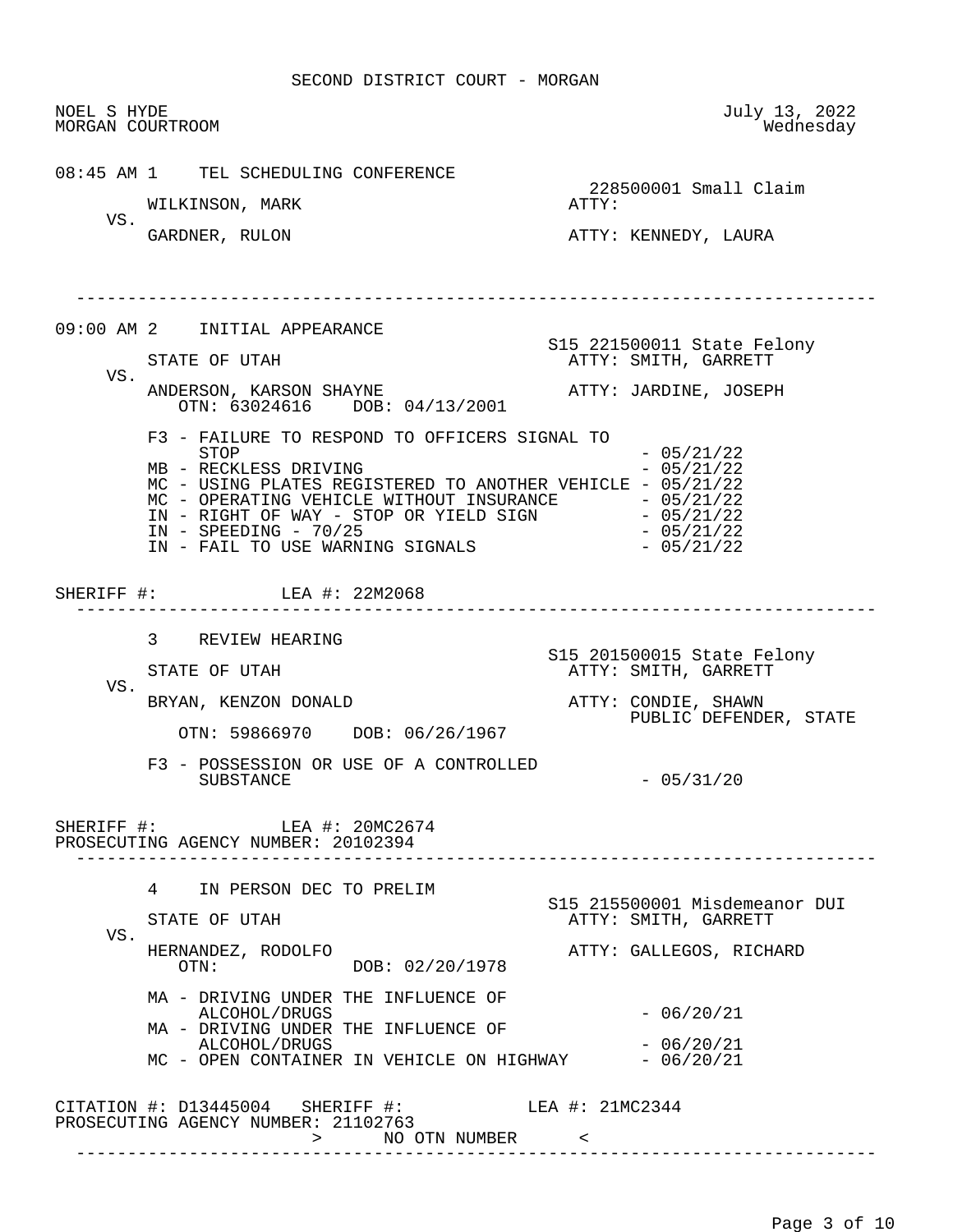| NOEL S HYDE<br>MORGAN COURTROOM |                                                                                                                       | July 13, 2022<br>Wednesday                                      |
|---------------------------------|-----------------------------------------------------------------------------------------------------------------------|-----------------------------------------------------------------|
| VS.                             | 09:00 AM 5 IN PERSON APP OTSC<br>STATE OF UTAH                                                                        | S15 201500017 State Felony<br>ATTY: SMITH, GARRETT              |
|                                 | HOKANSON, JASON BRENT                                                                                                 | ATTY: CONDIE, SHAWN<br>PUBLIC DEFENDER, STATE<br>ANDERSON, CARL |
|                                 | OTN: 59867309 DOB: 12/19/1976                                                                                         |                                                                 |
|                                 | $F3$ - THEFT<br>MA - POSSESSION OR USE OF A CONTROLLED<br><b>SUBSTANCE</b>                                            | $-05/31/20$                                                     |
|                                 |                                                                                                                       | $-06/03/20$                                                     |
|                                 | SHERIFF #: LEA #: 20MC2663<br>PROSECUTING AGENCY NUMBER: 20102396                                                     |                                                                 |
|                                 | 6 IN PERSON APP OTSC                                                                                                  |                                                                 |
| VS.                             | STATE OF UTAH                                                                                                         | S15 191500021 State Felony<br>ATTY: SMITH, GARRETT              |
|                                 | JONES, JOSHUA TIMOTHY                                                                                                 | ATTY: CONDIE, SHAWN<br>PUBLIC DEFENDER, STATE<br>ANDERSON, CARL |
|                                 | AKA JONES, JOSHUA<br>OTN: 58218213 DOB: 07/31/1986                                                                    |                                                                 |
|                                 | MA - ATTEMPTED ENDANGERMENT OF CHILD OR ELDER<br>ADULT<br>MA - POSSESSION OR USE OF A CONTROLLED<br>SUBSTANCE         | $-04/29/19$                                                     |
|                                 |                                                                                                                       | $-04/29/19$                                                     |
|                                 | SHERIFF #: LEA #: 19MC1757<br>PROSECUTING AGENCY NUMBER: 19102150                                                     |                                                                 |
| VS.                             | 7<br>INITIAL APPEARANCE                                                                                               |                                                                 |
|                                 | STATE OF UTAH                                                                                                         | S15 221500013 State Felony<br>ATTY: SMITH, GARRETT              |
|                                 | KALM, JAMES<br>AKA KALM, CHARLES ADAM<br>OTN: 63025969 DOB: 12/31/1961                                                | ATTY:                                                           |
|                                 |                                                                                                                       | $-05/28/22$                                                     |
|                                 | F2 - POSS W/ INTENT TO DIST C/SUBSTANCE                                                                               |                                                                 |
|                                 | MB - POSSESSION OF CONTROLLED SUBSTANCE<br>MARIJUANA/SPICE<br>MB - USE OR POSSESSION OF DRUG PARAPHERNALIA - 05/28/22 | $-05/28/22$                                                     |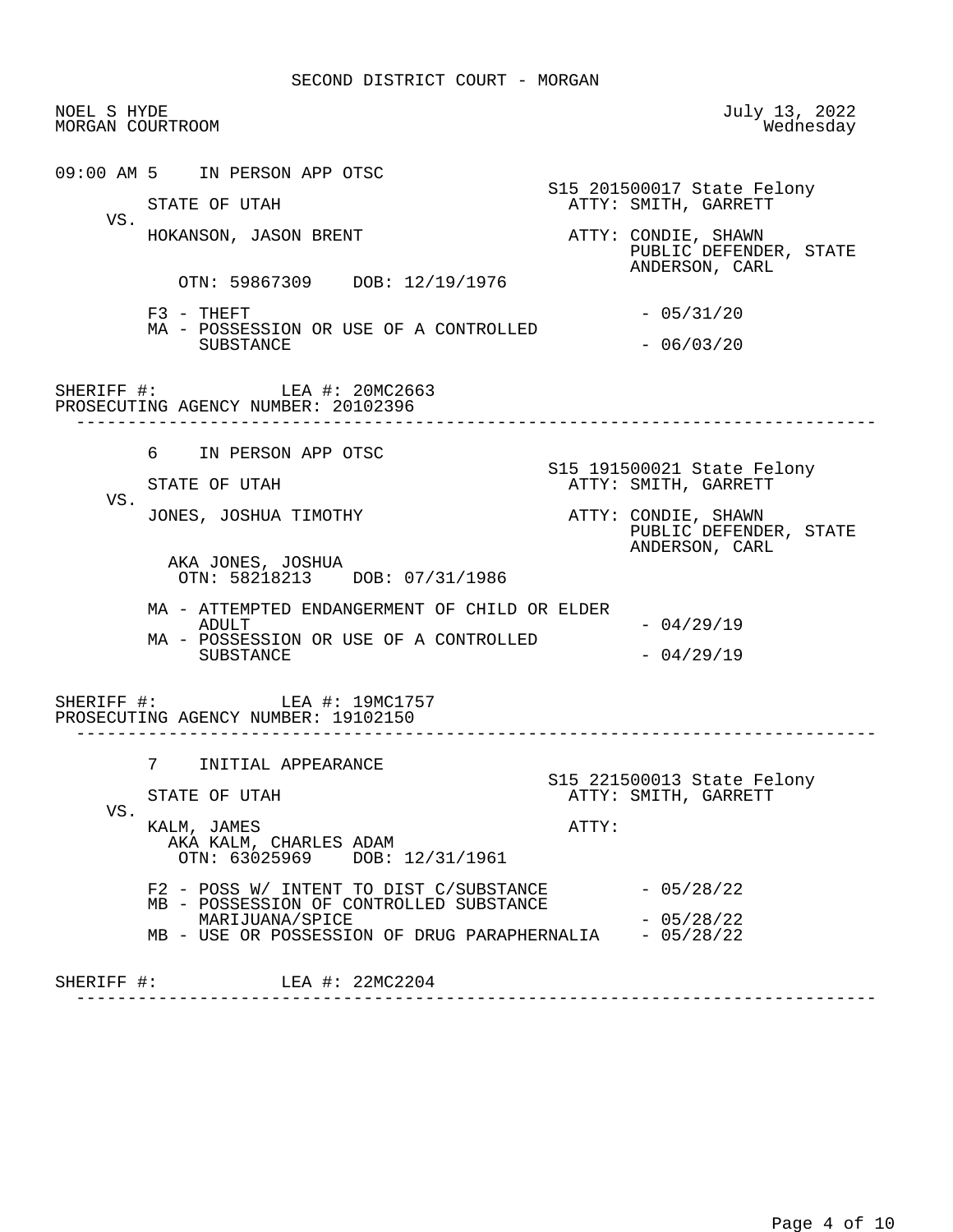NOEL S HYDE July 13, 2022 MORGAN COURTROOM 09:00 AM 8 IN PERSON / SENTENCING STATE OF UTAH STATE OF UTAH STATE OF UTAH ATTY: SMITH, GARRETT VS.<br>MIKESELL, KIM CHRISTOPHER ATTY: PUBLIC DEFENDER, STATE ANDERSON, CARL OTN: 63001077 DOB: 04/25/1984  $F2 - THEFT$  - 10/08/21 SHERIFF #: LEA #: 21MC3923 PROSECUTING AGENCY NUMBER: 21102901 ------------------------------------------------------------------------------ 9 IN PERSON /SENTENCING S15 221500004 State Felony ATTY: SMITH, GARRETT VS. MIKESELL, KIM CHRISTOPHER ATTY: ANDERSON, CARL PUBLIC DEFENDER, STATE OTN: 63014567 DOB: 04/25/1984 F3 - CRIMINAL MISCHIEF - INTENTIONAL DAMAGE, DEFACE, DESTROY PROP - 01/01/22<br>BURGLARY - 01/01/22  $F3 - BURGLARY$ <br> $F3 - BURGLARY - 01/01/22$  $F3 - BURGLARY$ <br> $F3 - BURGLARY$  - 01/01/22  $F3 - BURGLARY$ <br> $F3 - BURGLARY - 01/01/22$  $F3 - BURGLARY$ <br> $F3 - BURGLARY$  - 01/01/22  $F3$  - BURGLARY F3 - POSS OF ANOTHER'S IDENTITY DOCUMENTS - 2 >  $100$  INDIVIDUALS  $-01/01/22$  MA - POSSESSION OR USE OF A CONTROLLED  $SUBSTATE$   $-01/01/22$  SHERIFF #: LEA #: 22MC259 PROSECUTING AGENCY NUMBER: 22102958 ------------------------------------------------------------------------------ 10 IN PERSON /SENTENCING STATE OF UTAH STATE OF UTAH ATTY: SMITH, GARRETT VS.<br>MIKESELL, KIM CHRISTOPHER ATTY: ANDERSON, CARL OTN: DOB: 04/25/1984 PUBLIC DEFENDER, STATE DOB: 04/25/1984  $F2 - POSS W / INIENT TO DIST C/SUBSTANCE - 03/31/22$ SHERIFF #: LEA #: 22MC1228 PROSECUTING AGENCY NUMBER: 22102965 > NO OTN NUMBER < ------------------------------------------------------------------------------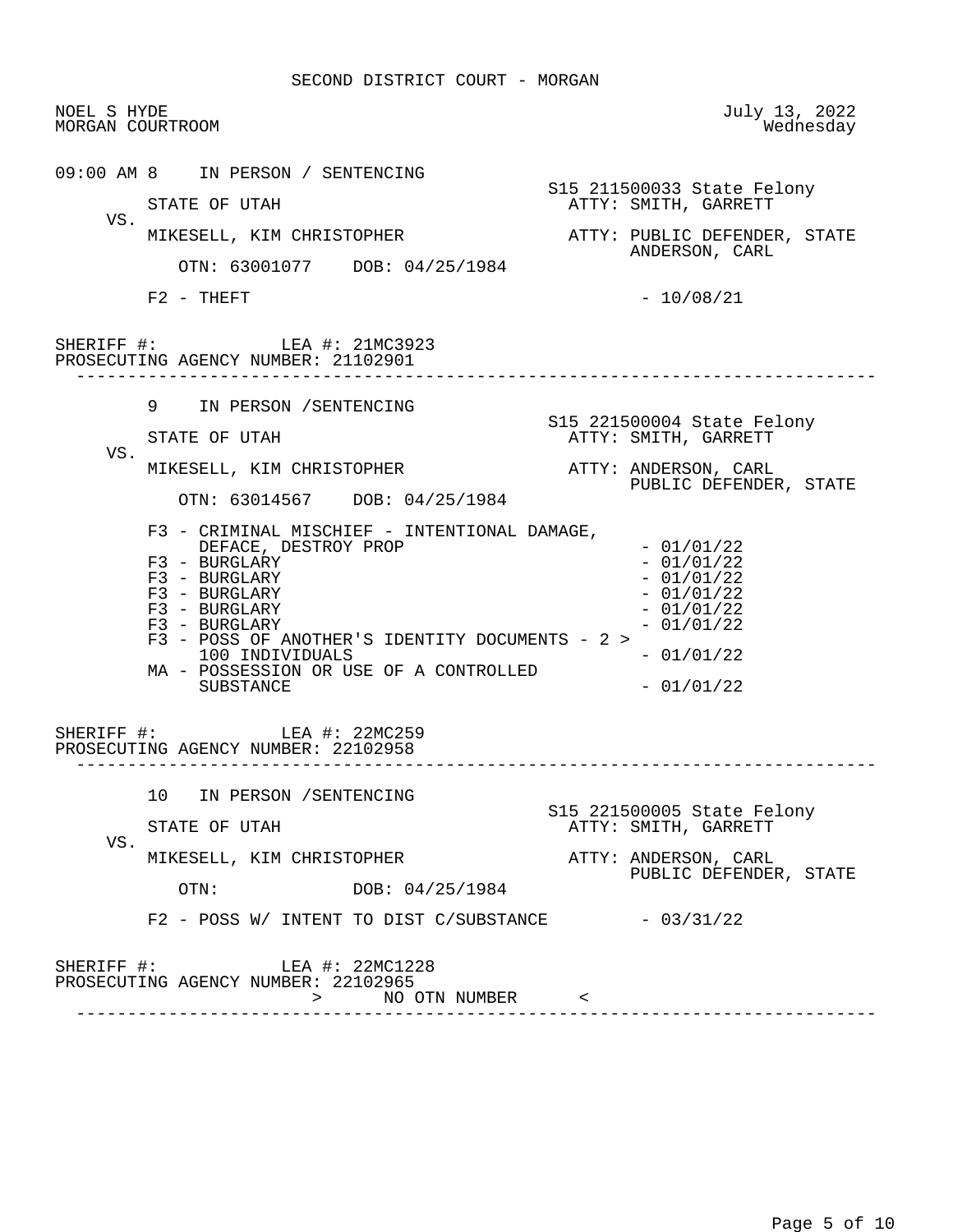NOEL S HYDE July 13, 2022 MORGAN COURTROOM 09:00 AM 11 IN PERSON DECISION TO PRELIM GOG 221500010 State Felony<br>GTATE OF UTAH GARRETT MITH, GARRETT ATTY: SMITH, GARRETT VS.<br>MILLER, LACY JAE ATTY: PUBLIC DEFENDER, STATE ANDERSON, CARL OTN: 63024038 DOB: 12/29/1981 F3 - POSSESSION OF A CONTROLLED SUBSTANCE SCHEDULE  $I/II/ANALOG$  - 05/17/22 F3 - POSSESSION OF A CONTROLLED SUBSTANCE SCHEDULE I/II/ANALOG<br>USE OR POSSESSION OF DRUG PARAPHERNALIA - 05/17/22 MB - USE OR POSSESSION OF DRUG PARAPHERNALIA SHERIFF #: LEA #: 395589 ------------------------------------------------------------------------------ 12 IN PERSON DEC TO PRELIM S15 221500006 Other Misdemeanor ATTY: SMITH, GARRETT VS.<br>MINSTER, GREG MICHAEL ATTY: PUBLIC DEFENDER, STATE ANDERSON, CARL OTN: 63004428 DOB: 08/24/1982  $MA - RETAIL THEFT (SHOPLIFTING)$  - 01/14/22 CITATION #: M10656828 SHERIFF #: LEA #: 22MC149 PROSECUTING AGENCY NUMBER: 22102966 ------------------------------------------------------------------------------ 13 IN PERSON DEC TO PRELIM STATE OF UTAH STATE OF UTAH STATE OF UTAH ATTY: SMITH, GARRETT VS. PAGANO, LOWELL GENE ATTY: PUBLIC DEFENDER, STATE ANDERSON, CARL AKA PAGANO, LOWELL JUNIOR OTN: 3016166 DOB: 04/14/1976 F2 - POSSESSION OF A DNGR WEAP BY RESTRICTED - 04/08/22 MB - POSSESSION OF CONTROLLED SUBSTANCE  $MARTJUANA/SPICE$  - 04/08/22 MB - USE OR POSSESSION OF DRUG PARAPHERNALIA - 04/08/22 SHERIFF #: LEA #: 22MC1366 ------------------------------------------------------------------------------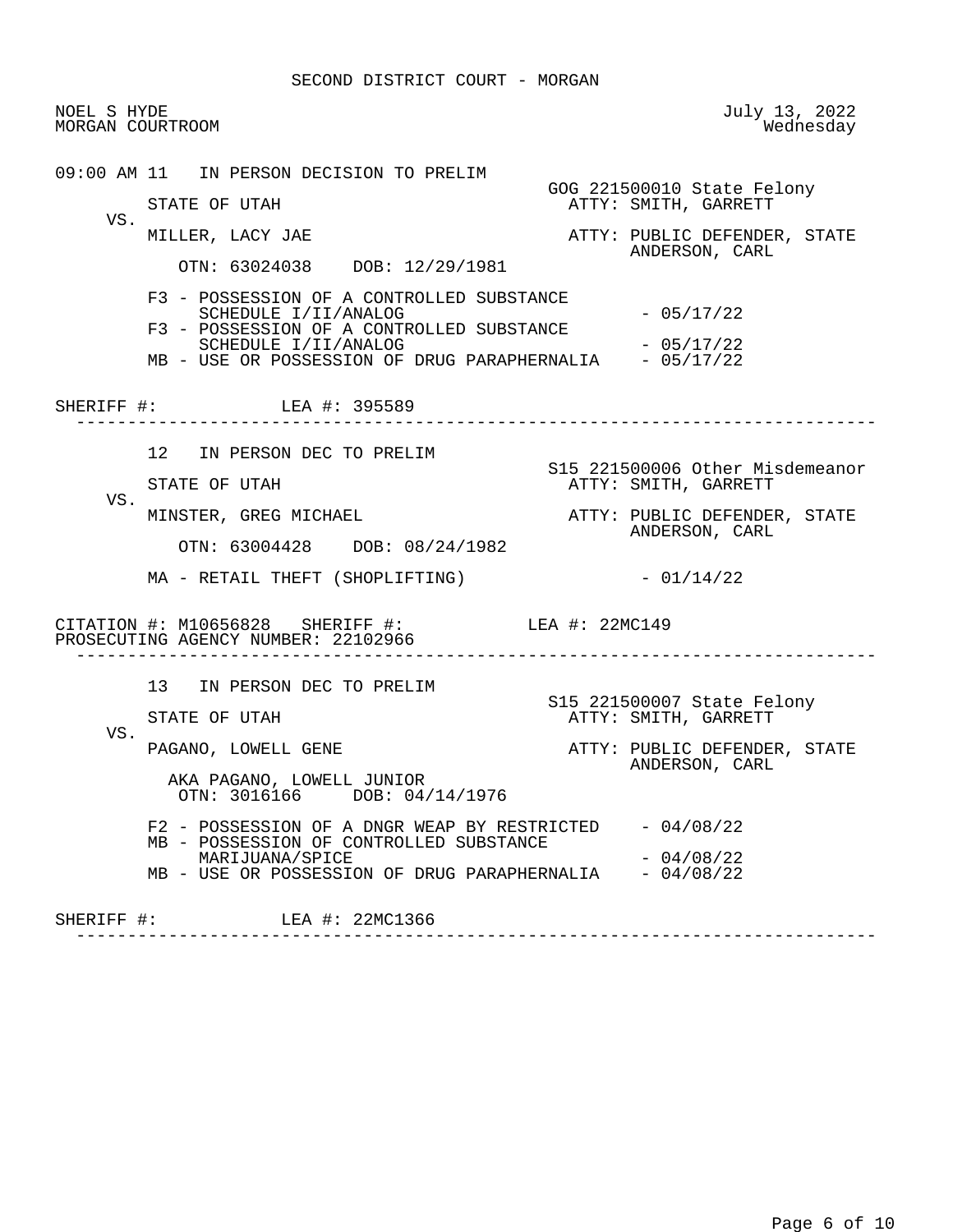| NOEL S HYDE<br>MORGAN COURTROOM |                                                                                                                                                         | July 13, 2022<br>Wednesday                                                                                       |
|---------------------------------|---------------------------------------------------------------------------------------------------------------------------------------------------------|------------------------------------------------------------------------------------------------------------------|
| VS.                             | 09:00 AM 14 INITIAL APPEARANCE<br>STATE OF UTAH<br>PAGANO, LOWELL GENE<br>AKA PAGANO, LOWELL JUNIOR<br>OTN: $DOB: 04/14/1976$                           | S15 221500012 Other Misdemeanor<br>ATTY: SMITH, GARRETT<br>ATTY:                                                 |
|                                 | MA - CRIMINAL MISCHIEF - INTENTIONAL DAMAGE,<br>DEFACE, DESTROY PROP<br>MB - ASSAULT<br>> CASE INVOLVES DOMESTIC VIOLENCE <                             | $-05/24/22$<br>$-05/24/22$                                                                                       |
|                                 | CITATION #: SHERIFF #: LEA #: 22MC2102<br>> NO OTN NUMBER <                                                                                             |                                                                                                                  |
| VS.                             | 15 IN PERSON / REPORT ON COUNSEL<br>STATE OF UTAH<br>PENTZ, OAKLEY CLARK<br>AKA PENTZ, COWBOY<br>AKA PENTZ, KRAZY GLUE<br>OTN: 63026223 DOB: 09/09/1982 | S15 221500008 Other Misdemeanor<br>ATTY: SMITH, GARRETT<br>ATTY:                                                 |
|                                 | MA - THEFT BY RECEIVING STOLEN PROPERTY - 01/01/22<br>CITATION #: SHERIFF #: LEA #: 22MC955<br>. _ _ _ _ _ _ _ _ _ _ _ _ _ _ _                          |                                                                                                                  |
|                                 | 10:45 AM 16 *********<br>********************                                                                                                           | 222500002 Adoption<br>ATTY: RICH, LANCE<br>JENKINS, LARRY<br>MCDONALD, AMY                                       |
| VS.                             | 17 PRETRIAL CONFERENCE<br>HARM, BRENT<br>DUVALL, SCOTT<br>CONSOLO, CHRISTINA<br>REALTYPATH SUMMIT<br>DOES 1-10                                          | 170500071 Contract: Fraud<br>ATTY: HAMMOND, M DARIN<br>ATTY: CROFTS, ROCKY<br>PURCELL, JAMES<br>FRAZIER, WILLIAM |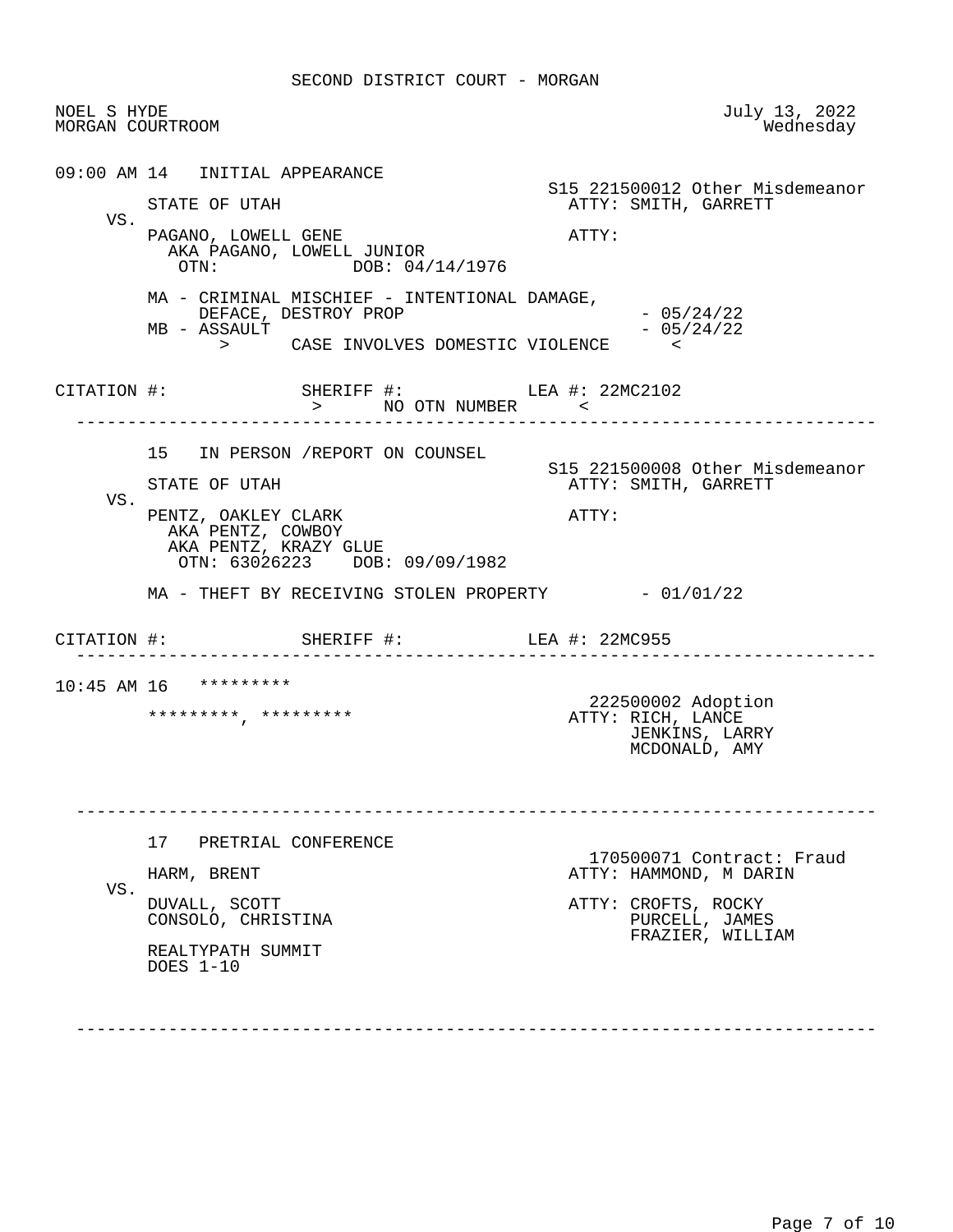NOEL S HYDE July 13, 2022<br>MORGAN COURTROOM MORGAN COURTROOM MORGAN COURTROOM

# 11:00 AM 18 IN PERSON/ MOTION HEARING

VS.

LANCASTER, JEFF **ATTY:** 

210500009 Eviction<br>210500009 Eviction<br>ATTY: CULLIMORE, KIRP BERMAN, PAUL **ATTY: CULLIMORE, KIRK** TODD, DAVID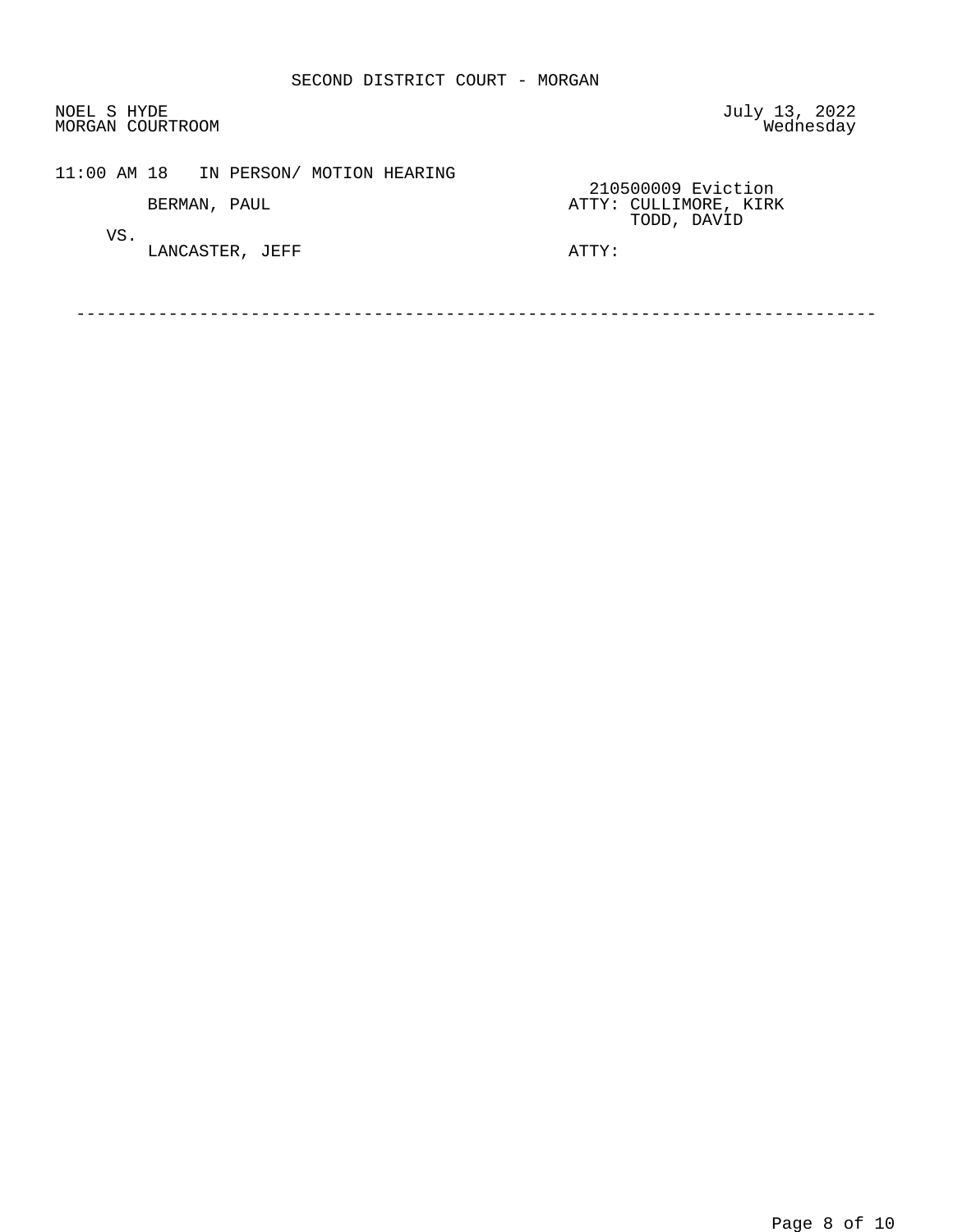| CAMILLE NEIDER                                                                                        | July 14, 2022<br>Thursday                                       |
|-------------------------------------------------------------------------------------------------------|-----------------------------------------------------------------|
| 10:30 AM 1 VIRTUAL REVIEW OF RESTITUTION<br>STATE OF UTAH                                             | S15 215500002 Misdemeanor DUI<br>ATTY: SMITH, GARRETT           |
| VS.<br>SNYDER, JANETTE<br>OTN: 62970198 DOB: 12/01/1964                                               | ATTY: PUBLIC DEFENDER, STATE<br>CONDIE, SHAWN<br>ANDERSON, CARL |
| MA - OBSTRUCTING JUSTICE<br>MB - DRIVING UNDER THE INFLUENCE OF<br>ALCOHOL/DRUGS                      | $-08/01/21$<br>$-08/01/21$                                      |
| $CITATION #: D13030107$ SHERIFF #:<br>PROSECUTING AGENCY NUMBER: 21102788<br>WARRANT ISSUED<br>$\geq$ | LEA #: 20MC2990<br>$\prec$                                      |